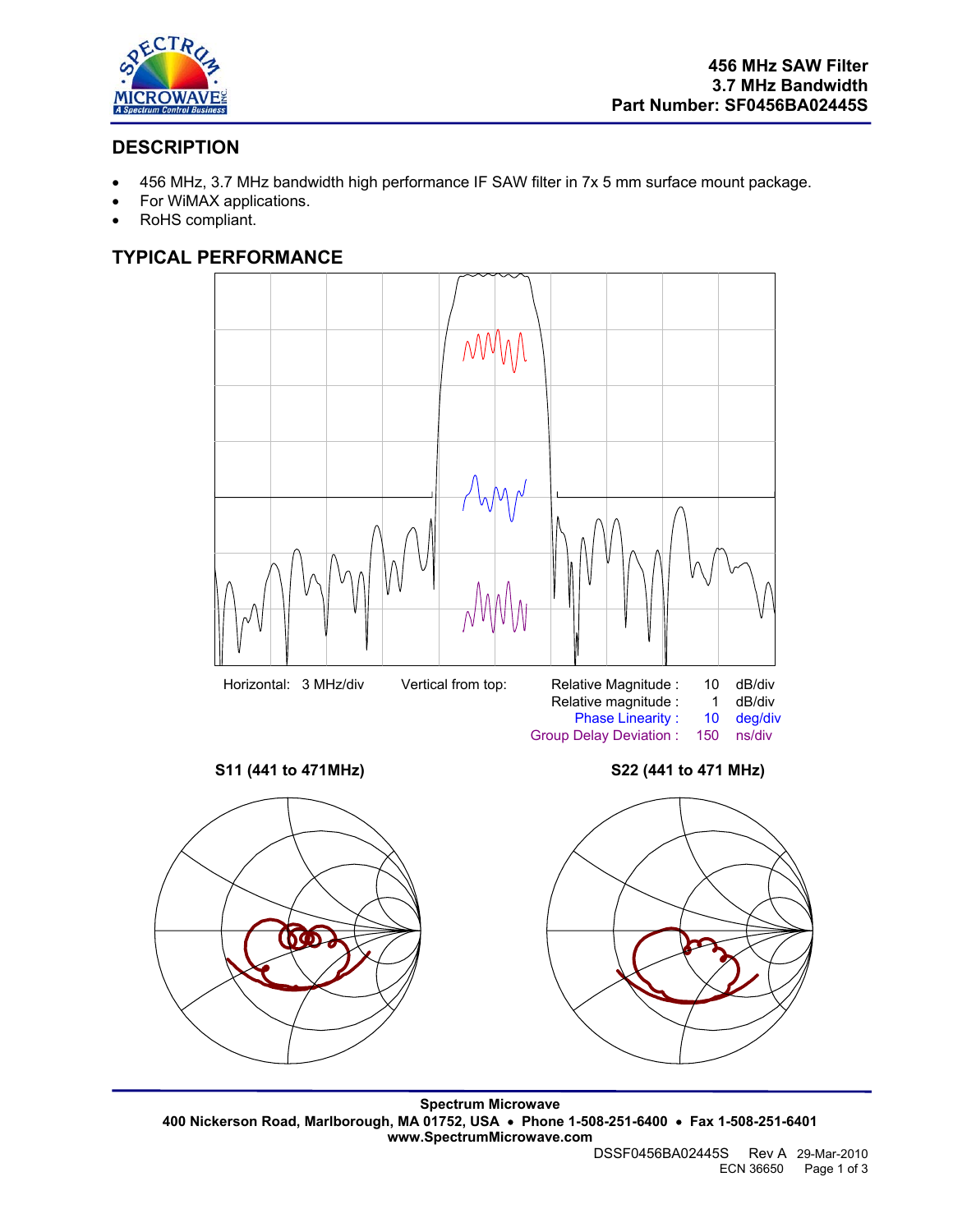

#### **SPECIFICATION**

| Parameter                                             | <b>Min</b> | <b>Typ</b> | <b>Max</b> | <b>Units</b>                        |
|-------------------------------------------------------|------------|------------|------------|-------------------------------------|
| Center Frequency (Fc) <sup>1</sup>                    | 455.9      | 456.0      | 460.1      | <b>MHz</b>                          |
| <b>Insertion Loss</b>                                 |            | 9          | 10         | dB                                  |
| Passband Ripple (456+/-1.7 MHz)                       |            | 0.5        | 1          | dB p-p                              |
| Passband Ripple (456+/-1.85 MHz)                      |            | 1.5        | 3          | dB p-p                              |
| Group Delay Ripple (456+/-1.7 MHz)                    |            | 140        | 175        | ns p-p                              |
| <b>Absolute Group Delay</b>                           |            | 0.88       | 3          | μs                                  |
| 1 dB Bandwidth <sup>2</sup>                           | 3.40       | 3.78       |            | <b>MHz</b>                          |
| 3 dB Bandwidth <sup>2</sup>                           | 3.70       | 4.05       |            | <b>MHz</b>                          |
| Rejection (416 to 452.65 MHz) <sup>2</sup>            | 40         | 50         |            | dB                                  |
| Rejection (456.35 to 656 MHz) <sup>2</sup>            | 40         | 50         |            | dB                                  |
| Rejection (10 to 256 MHz) <sup>2</sup>                | 30         | 50         |            | dB                                  |
| Rejection ( $\overline{256}$ to 360 MHz) <sup>2</sup> | 40         | 50         |            | dB                                  |
| Rejection (360 to 416 MHz) $^2$                       | 50         | 60         |            | dB                                  |
| Rejection (656 to 946 MHz) $^2$                       | 30         | 50         |            | dB                                  |
| Input and Output Return Loss at 456 MHz               | 8          | 12         |            | dB                                  |
| Substrate Material                                    |            | Quartz     |            |                                     |
| <b>Ambient Temperature</b>                            |            | 25         |            | $^{\circ}C$                         |
| Temperature Coefficient of Frequency (Tc)             |            | $-0.036$   |            | $ppm$ <sup>o</sup> $\overline{C^2}$ |
| System Source and Load Impedance                      |            | 50         |            | Ω                                   |

Notes: 1. Average of lower & upper 30 dB frequencies. 2. Rejection relative to insertion loss.

#### **MAXIMUM RATINGS**

| l Parameter <b>∕</b>               |     | Max | unns   |
|------------------------------------|-----|-----|--------|
| Storage Temperature Range          | -40 | +85 | $\sim$ |
| <b>Operating Temperature Range</b> | -40 | +85 | $\sim$ |
| Input Power Level                  | -   |     | dBm    |

#### **MATCHING CIRCUIT**



Notes:

1. Recommended component tolerances for inductors is ±1% with minimum Q=40.

2. Values shown are for reference only. Actual values are dependent upon board layout.

#### **Spectrum Microwave**

**400 Nickerson Road, Marlborough, MA 01752, USA** • **Phone 1-508-251-6400** • **Fax 1-508-251-6401 www.SpectrumMicrowave.com**